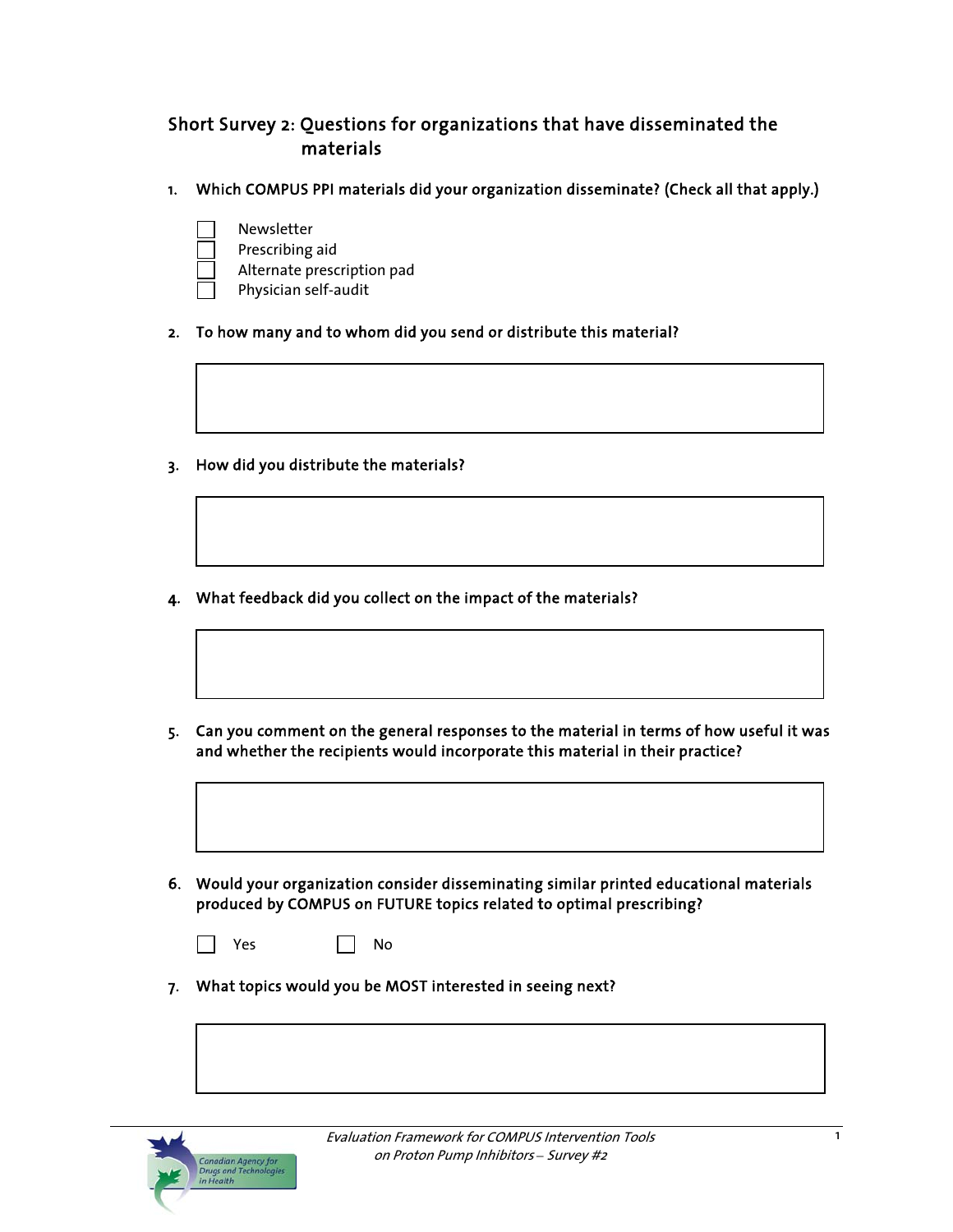## Long Survey #2: Questions for organizations that have disseminated the materials

## Dissemination

- 1. Were other materials packaged with COMPUS educational materials on PPIs for dissemination? Please specify types of materials (e.g., cover letter, prescribing portrait):
- 2. Please identify which types of health professionals were provided with printed educational materials and estimate how many in each category were provided with materials.

provided with materials: provided with materials:

Types of health professional Number of health professionals

| Physicians  |
|-------------|
| Pharmacists |
| Other(s):   |

3. Was a specific geographical region targeted for dissemination of the printed educational materials?

| ~~     | Ν٥ |
|--------|----|
| $\sim$ |    |
| $\sim$ |    |

Please identify:

## Feedback from physicians or pharmacists

1. Does your organization have a systematic way of collecting feedback from physicians or pharmacists who have received the printed educational materials?



Please describe:



 $\overline{2}$